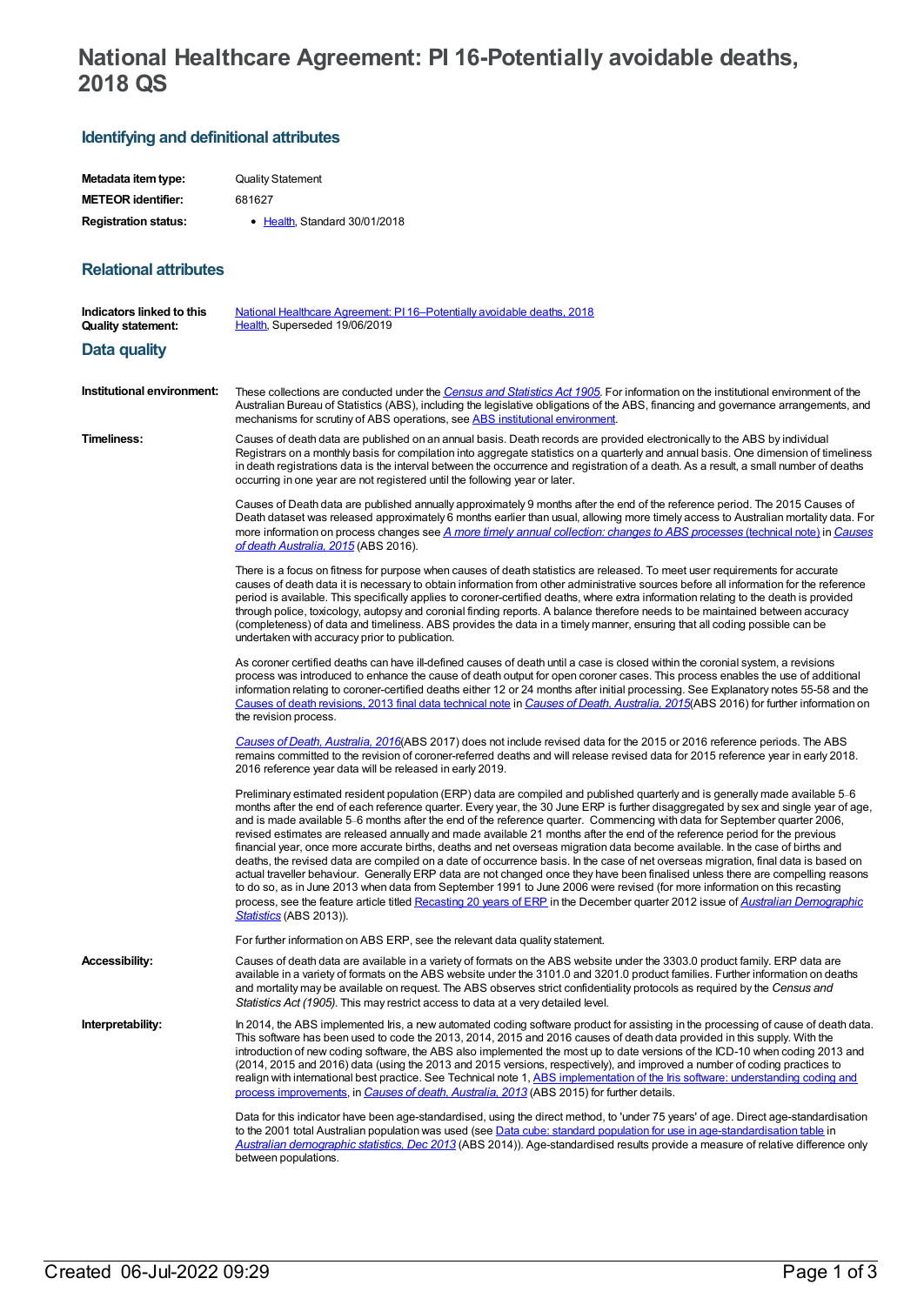**Relevance:** The ABS Causes of Death collection includes all deaths that occurred and were registered in Australia, including deaths of persons whose usual residence is overseas. Deaths of Australian residents that occurred outside Australia may be registered by individual Registrars, but are not included in ABS deaths or causes of death statistics.

> Data in the Causes of Death collection include demographic items, as well as causes of death information, which is coded according to the International Statistical Classification of Diseases and Related Health Problems (ICD). ICD is the international standard classification for epidemiological purposes and is designed to promote international comparability in the collection, processing, classification, and presentation of causes of death statistics. The classification is used to classify diseases and causes of disease or injury as recorded on many types of medical records as well as death records. The ICD has been revised periodically to incorporate changes in the medical field. The 10th revision of ICD (ICD-10) has been used by the ABS to code cause of death since 1997.

For further information on the ABS Causes of Death collection, see the relevant data quality statement.

Accuracy: Information on causes of death is obtained from a complete enumeration of deaths registered during a specified period and is not subject to sampling error. However, deaths data sources are subject to non-sampling error which can arise from inaccuracies in collecting, recording and processing the data.

> Although it is considered likely that most deaths of Aboriginal and Torres Strait Islander (Indigenous) Australians are registered, a proportion of these deaths are not registered as Indigenous. Information about the deceased is supplied by a relative or other person acquainted with the deceased, or by an official of the institution where the death occurred and may differ from the selfidentified Indigenous origin of the deceased.

All coroner-certified deaths registered after 1 January 2006 are now subject to a revisions process. In this round of Council of AustralianGovernments (COAG) reporting, 2011, 2012 and 20132 data are final, 2014 data are revised and 2015 and 2016 data are preliminary. Data for 2014, 2015 and 2016 are subject to further revisions. Prior to 2006 all ABS processing of causes of death data for a particular reference period was finalised approximately 13 months after the end of the reference period. Where insufficient information was available to code a cause of death (e.g. a coroner-certified death was yet to be finalised by the coroner), less specific ICD codes were assigned as required by the ICD coding rules. The revision process enables the use of additional information relating to coroner certified deaths, as it becomes available over time. This results in increased specificity of the assigned ICD-10 codes.

Revisions will only impact on coroner-certified deaths, as further information becomes available to the ABS about the causes of these deaths. See technical note: Causes of death [revisions](http://www.abs.gov.au/AUSSTATS/abs@.nsf/Previousproducts/3303.0Technical%20Note22015?opendocument&tabname=Notes&prodno=3303.0&issue=2015&num=&view=COD.docx) 2013 final data in *Causes of death, [Australia,](http://www.abs.gov.au/ausstats/abs@.nsf/Lookup/by%20Subject/3303.0~2015~Main%20Features~Summary%20of%20findings~1) 2015* (ABS 2016). The ABS remains committed to revisions of coroner-referred deaths, including the revision of the 2014 and 2015 reference periods. Releases of revised data for these periods will occur in early 2018.

In November 2010, the Queensland Registrar of Births, Deaths and Marriages advised the ABS of an outstanding deaths registration initiative undertaken by the Registry. This initiative resulted in the November 2010 registration of 374 previously unregistered deaths which occurred between 1992 and 2006 (including a few for which a date of death was unknown). Of these, around three-quarters (284) were deaths of Aboriginal and Torres Strait Islander Australians.

The ABS discussed different methods of adjustment of Queensland death registrations data for 2010 with key stakeholders. Following the discussion, a decision was made by the ABS and key stakeholders to use an adjustment method that added together deaths registered in 2010 for usual residents of Queensland which occurred in 2007, 2008, 2009 and 2010. This method minimises the impact on mortality indicators used in various government reports. However, care should still be taken when interpreting Aboriginal and Torres Strait Islander death data for Queensland for 2010. Note that there are differences between data output in the *Causes of death, [Australia,](http://www.abs.gov.au/AUSSTATS/abs@.nsf/allprimarymainfeatures/F941C630073EA7A8CA257B2E000D80F0?opendocument) 2010*publication (ABS 2012) and 2010 data reported for COAG, as this adjustment was not applied in the publication. For further details see Technical Note: [Registration](http://www.abs.gov.au/AUSSTATS/abs@.nsf/allprimarymainfeatures/8CE24F3B3F710F8FCA257AAF0013D433?opendocument) of outstanding deaths, Queensland 2010, from the *Deaths, Australia, 2010* publication (ABS 2011) and Explanatory note 103 in the *Causes of death, [Australia,](http://www.abs.gov.au/AUSSTATS/abs@.nsf/allprimarymainfeatures/F941C630073EA7A8CA257B2E000D80F0?opendocument) 2010* publication (ABS 2012).

Investigation conducted by the Western Australia Registrar of Births, Deaths and Marriages indicated that some deaths of non-Indigenous people were wrongly recorded as deaths of Indigenous people in Western Australia for 2007, 2008 and 2009. The ABS discussed this issue with a range of key stakeholders and users of Aboriginal and Torres Strait Islander deaths statistics. Following this discussion, the ABS did not release Western Australia Aboriginal and Torres Strait Islander deaths data for the years 2007, 2008 and 2009 in the 2010 issue of *Deaths, [Australia](http://www.abs.gov.au/AUSSTATS/abs@.nsf/Lookup/3302.0Main+Features12010?OpenDocument)*(ABS 2011) publication, or in the 2011 COAG data supply. The Western Australian Registry corrected the data and resupplied the corrected data to the ABS. These corrected data were then released by the ABS in spreadsheets attached to *Deaths, [Australia,](http://www.abs.gov.au/AUSSTATS/abs@.nsf/Lookup/3302.0Main+Features12010?OpenDocument) 2010* (ABS 2011) publication on 24 May 2012, and are included in this round of COAG reporting. In addition to that, 3 deaths in Western Australia for 2009 which were wrongly coded as deaths of Indigenous people have been corrected as deaths of non-Indigenous people in previous rounds of COAG reporting.

All ERP data sources are subject to non-sampling error. Non-sampling error can arise from inaccuracies in collecting, recording and processing the data. In the case of Census and Post Enumeration Survey data, every effort is made to minimise reporting error by the careful design of questionnaires, intensive training and supervision of interviewers, and efficient data processing procedures. The ABS does not have control over any non-sampling error associated with births, deaths and migration data. For more information see the *[Demography](http://www.abs.gov.au/AUSSTATS/abs@.nsf/allprimarymainfeatures/FA627CA7C5708380CA257D5D0015EB95?opendocument) Working Paper 1998/2 - Quarterly birth and death estimates, 1998* (ABS 1999) and *Australian Demographic Statistics, December 2013* (ABS 2014).

Non-Indigenous estimates are available for census years only. In the intervening years, Indigenous population projections are based on assumptions about past and future levels of fertility, mortality and migration. In the absence of non-Indigenous population figures for these years, it is possible to derive denominators for calculating non-Indigenous rates by subtracting the projected Indigenous population from the total population. In the present tables, non-Indigenous population estimates have been derived by subtracting the 2011 Census-based Indigenous population estimates/projections from the 2011 Census-based total persons ERP. Such figures have a degree of uncertainty and should be used with caution, particularly as the time from the base year of the projection series increases. Total population estimates for 2014, used in the calculation of non-Indigenous comparison rates, are preliminary estimates.

Non-Indigenous data from the Causes of Death collection do not include death registrations with a 'not stated' Indigenous status.

Some rates are unreliable due to small numbers of deaths over the reference period. Resultant rates could be misleading, for example, where the non-Indigenous mortality rate is higher than the Indigenous mortality rate. Age-standardised death rates based on a very low death count have been deemed unpublishable. Some cells have also not been published to prevent back-calculation of these suppressed cells. Caution should be used when interpreting rates for this indicator.

**Coherence:** The methods used to construct the indicator are consistent and comparable with other collections and with international practice.

**Source and reference attributes**